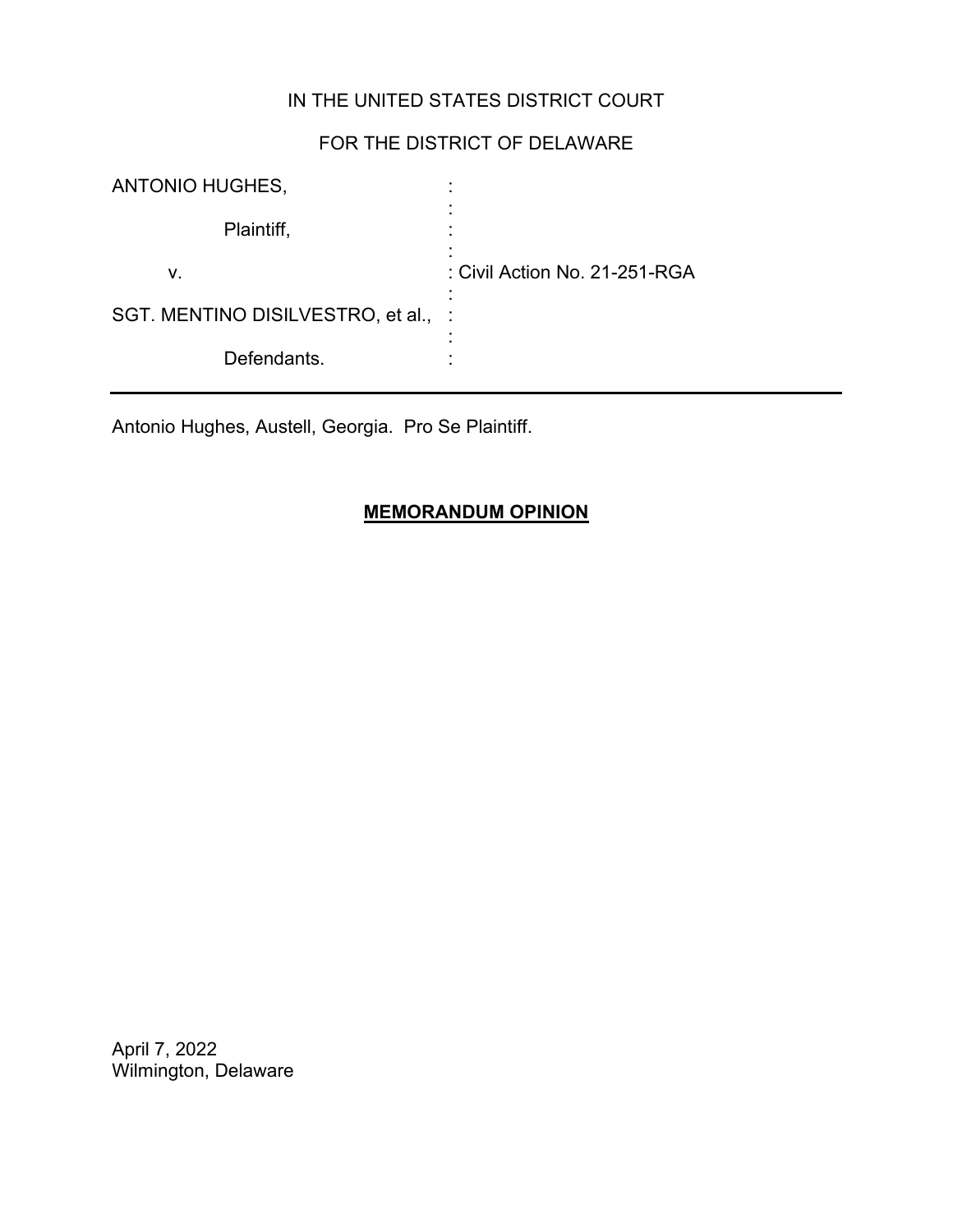## **ANDREWS, U.S. District Judge:** /s/ Richard G. Andrews

Plaintiff Antonio Hughes, a former pretrial detainee at James T. Vaughn Correctional Center in Smyrna, Delaware, since released, filed this action pursuant to 42 U.S.C. § 1983. (D.I. 3). The Amended Complaint is the operative pleading. (D.I. 12). Plaintiff appears *pro se* and was granted leave to proceed *in forma pauperis.* (D.I. 5). He paid the filing fee following his release from JTVCC. The Court proceeds to screen the Amended Complaint pursuant to 28 U.S.C. § 1915(e)(2)(B) and § 1915A(a).

#### **BACKGROUND**

The following facts are taken from the Amended Complaint and assumed to be true for screening purposes. *See Umland v. PLANCO Fin. Servs., Inc.*, 542 F.3d 59, 64 (3d Cir. 2008). On April 30, 2017, at 3:40 a.m., Plaintiff, his spouse, and their unresponsive son arrived at Kent General Hospital. (D.I. 12, ¶ 1). Kent General Hospital contacted authorities and Defendants Cpl. Hurd and Cpl. Hopkins of the Dover Police Department, along with Defendant Delaware State Police detective Robert Daddio responded and made contact with Plaintiff and his spouse. (*Id*. at ¶¶ 3, 4). Plaintiff and his spouse were unwilling to cooperate with the officers while in the presence of Defendants Kent Hospital constable Kahn and Bayhealth officer Timothy Preuss. (*Id*. at ¶ 4). Daddio contacted Defendants Delaware State Police detectives Jennifer Buzzuro and Mentino DiSilvestro and informed them of a suspected child abuse case. (*Id.* at ¶ 5). DiSilvestro provided the information to Defendant Delaware State Police detective Thomas Ford. (*Id*. at ¶ 6).

Defendant Dr. Mark Harris pronounced the child dead at 3:54 a.m. and instructed his nurse to ask the parents to come back to the Emergency Department Family Room.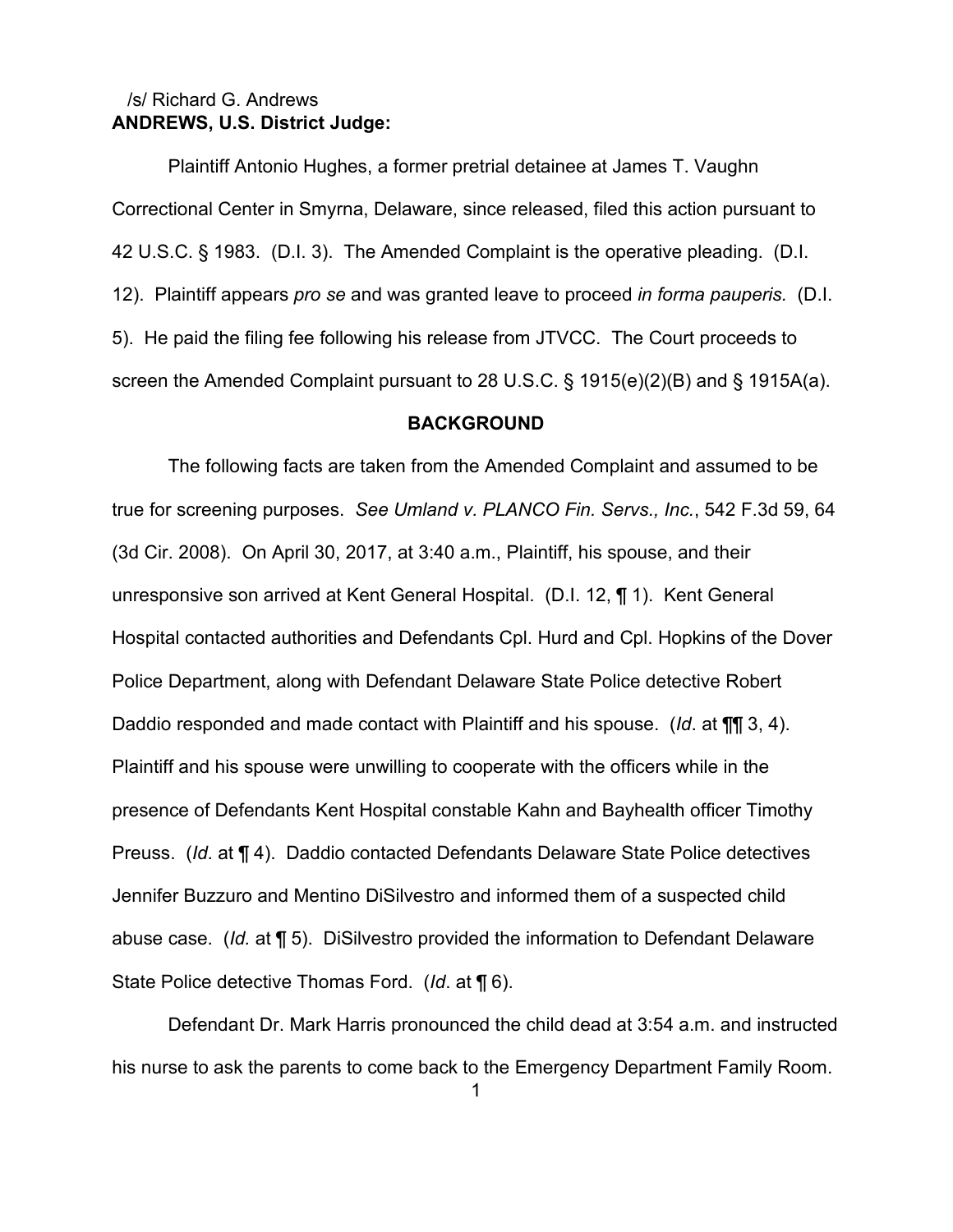(*Id*. at ¶ 7, 8). They refused, and the Dover Police Department was informed that the parents were uncooperative and attempting to leave the hospital. (*Id*. at ¶ 9). Plaintiff alleges that Dr. Harris conspired with the officers to bring the parents to the Family Room because Dr. Harris realized that he could not do so through his own power. (*Id.* at ¶ 10).

When Plaintiff attempted to leave, Kent General Hospital officers physically apprehended him and his spouse and escorted them to the Family Room. (*Id*. at ¶ 11). Buzzuro arrived and Hurd and Hopkins told Buzzuro that the parents were being held in the Family Room. (*Id*. at ¶ 12). Once Dr. Harris informed the parents their child had died, he immediately left. (*Id*. at ¶ 13). The parents, who were not Mirandized, were questioned in the presence of Buzzuro, DiSilvestro, Ford, and Defendant Delaware State Police detective N. Miller. (*Id.* at ¶ 14). DiSilvestro asked Ford to bring the parents to Delaware State Police Troop 3 for additional questioning by Miller because the death was being considered as a homicide. (*Id*. at ¶ 15). After he was questioned, Plaintiff was handcuffed and taken to Troop 3 by Defendant Delaware State Police trooper Adkins, Ford, Buzzuro, and/or N. Miller. (*Id*. at ¶¶ 16-17).

Plaintiff was detained in a cell block for hours and then taken to an interrogation room for further questioning. (*Id*. at ¶ 21). After Plaintiff's post-Miranda statements concluded, Defendant Delaware State Police supervisor Gerald Windish informed Plaintiff that he would be processed and charged with a breach of condition of a bond, and not a charge relating to the death investigation. (*Id.* at ¶ 22). A bond hearing was held on April 30, 2017. (*Id*. at ¶¶ 23, 26). Also, on April 30, 2017, a criminal complaint was filed and it was approved by Windish on May 2, 2017. (*Id*. at ¶¶ 26, 27).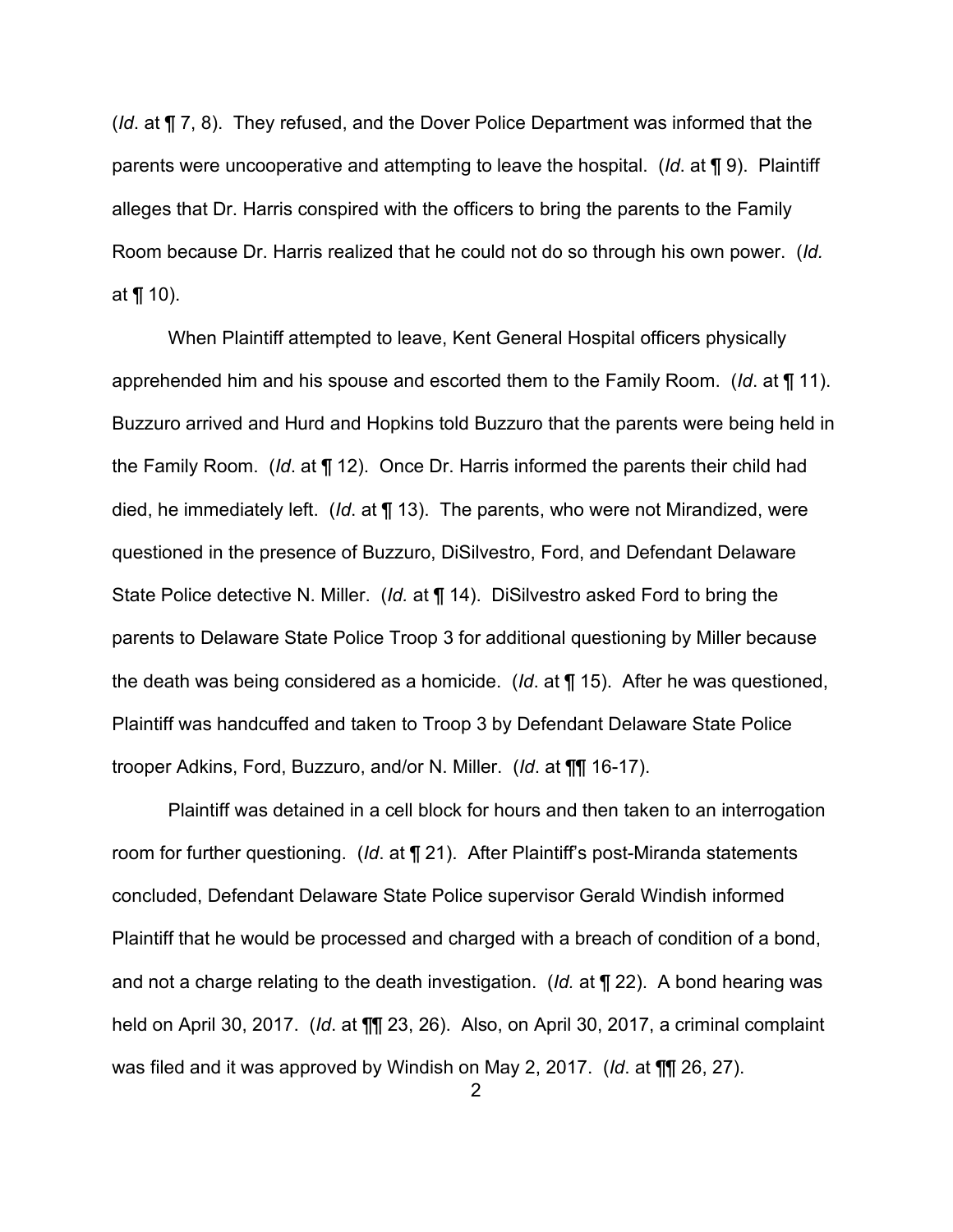On May 1, 2017, Plaintiff was charged with a probation/parole violation and an administrative warrant issued for his arrest. (*Id*. at ¶¶ 23, 24). During a May 2, 2017 bail review hearing, Defendant Delaware Deputy Attorney General Stephen E. Smith stated to the Court that if Plaintiff had obeyed the Court's order and stayed away from the family, his son would be alive (*Id*. at ¶ 26). The Court asked if Plaintiff had been charged with homicide and Smith indicated that charges were forthcoming. (*Id*.). During hearings on June 12, 2017 and August 15, 2017, Smith was asked about criminal charges for the death of Plaintiff's son and again informed the Court that there would be charges. (*Id*. at ¶¶ 28, 29). On June 12, 2017, Plaintiff was sentenced to two and one-half years on the probation/parole violation, and on August 15, 2017, he was given an additional sixty days for the violation following Smith's discussion with the Court and his showing the Court a photo of the deceased child. (*Id*. at ¶¶ 29-32).

Between May 10, 2018 and October 15, 2018, numerous reports were filed concerning the death of Plaintiff's son which indicated the case remained pendingactive. (*Id*. at ¶¶ 33-38). On January 24, 2019, the Office of the Delaware Attorney General and the Delaware Division of Family Services commenced a civil action against Plaintiff and filed a "Petition for Substantiation on the Child Protection Registry." (*Id*. at ¶ 39). On June 6, 2019 Plaintiff was charged with murder by abuse or neglect in the first degree, and on June 19, 2019, the Office of the Attorney General moved to stay the civil proceedings. (*Id.* at ¶¶ 44, 45). On May 28, 2019, Chanel Green, the mother of the deceased child, was charged with endangering the welfare of a child and criminally negligent homicide. (*Id*. at ¶ 43). On June 23, 2019, she pled guilty to endangering the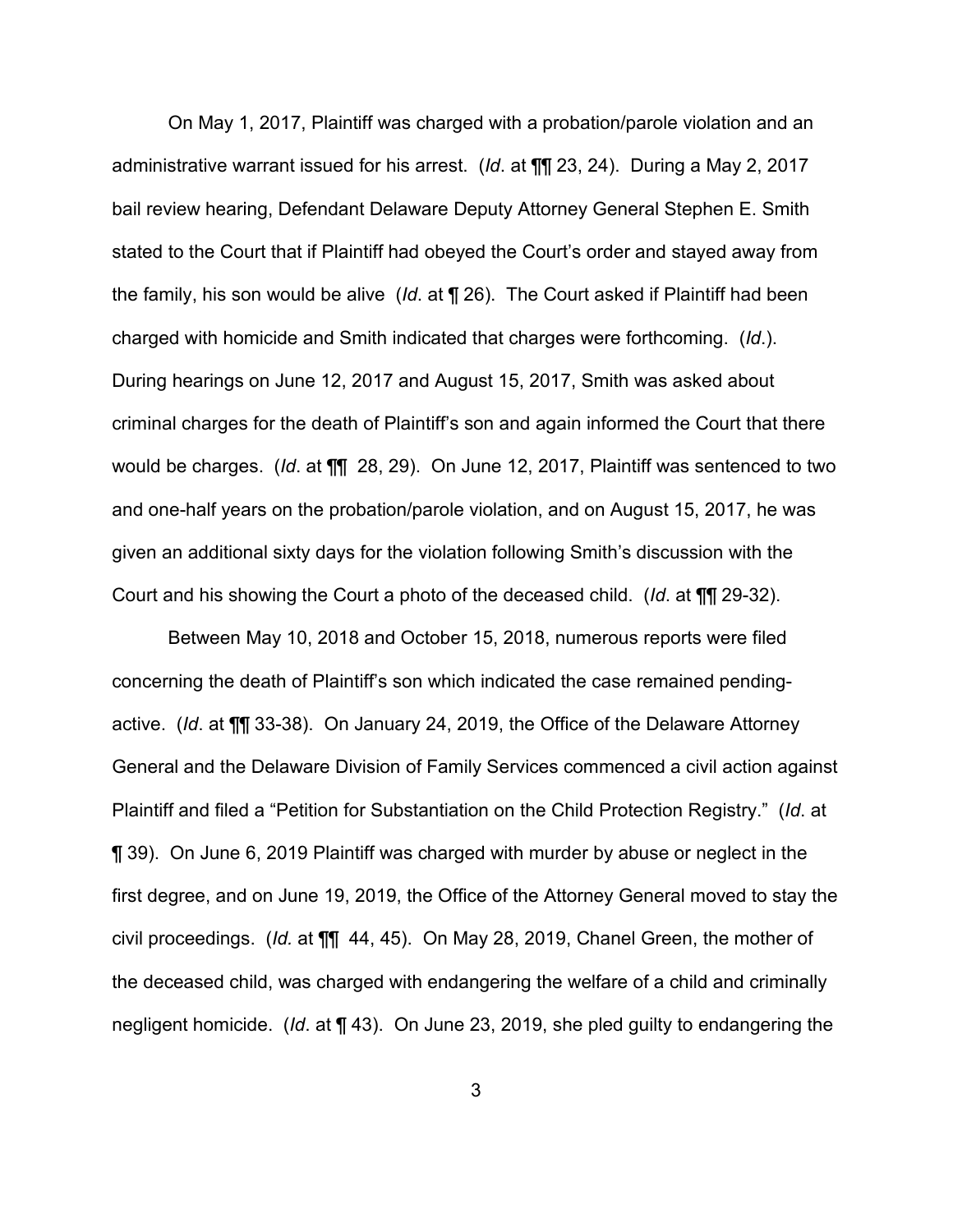welfare of a child and prosecutors dropped the criminally negligent homicide charge. (*Id*. at ¶ 46).

On April 29, 2020, while awaiting trial on the murder charge, Plaintiff received discovery. He alleges it was at this point that he realized his arrest was illegal and that Dr. Harris had conspired with officers to physically apprehend and take him somewhere knowingly against his will. (*Id*. at ¶ 50). Plaintiff also discovered that Daddio withheld his April 30, 2017 incident report and that the State withheld Hurd's and Hopkins' incident reports from the discovery altogether. (*Id*. at ¶ 51). Plaintiff alleges the incident reports of Daddio, Hurd, and Hopkins were "coincidentally and conveniently completely void of the date of April 30, 2017 in Plaintiff's discovery which added to the delay in Plaintiff filing this complaint." (*Id*. at ¶ 52). The reports were handed over the day of trial and provided the actions of Hurd and Hopkins, identified Adalberto Aviles (an officer with the Dover Police Department) and indicated that actions were taken to satisfy Dr. Harris' request to move Plaintiff and his spouse to a secure location. (*Id*.). During the trial, Green testified that she was the one who had injured the child. (*Id.* at ¶ 55). On July 20, 2021 Plaintiff was found not guilty on the charges and all the lesser included charges. (*Id*. at ¶ 55).

Plaintiff alleges that: (1) Dr. Harris conspired with Kohn to seize, transport, and illegally detain him in violation of the Fourth Amendment to the U.S. Constitution; (2) Kohn, Preuss, Daddio, Hurd, and Hopkins illegally detained/arrested Plaintiff in violation of the Fourth Amendment to the U.S. Constitution and Delaware law; (3) while in custody he was interrogated without procedural safeguards (*i.e*., Miranda) by Buzzuro, DiSilvestro, Ford, and Miller; (4) DiSilvestro conspired with Dr. Ford to further the illegal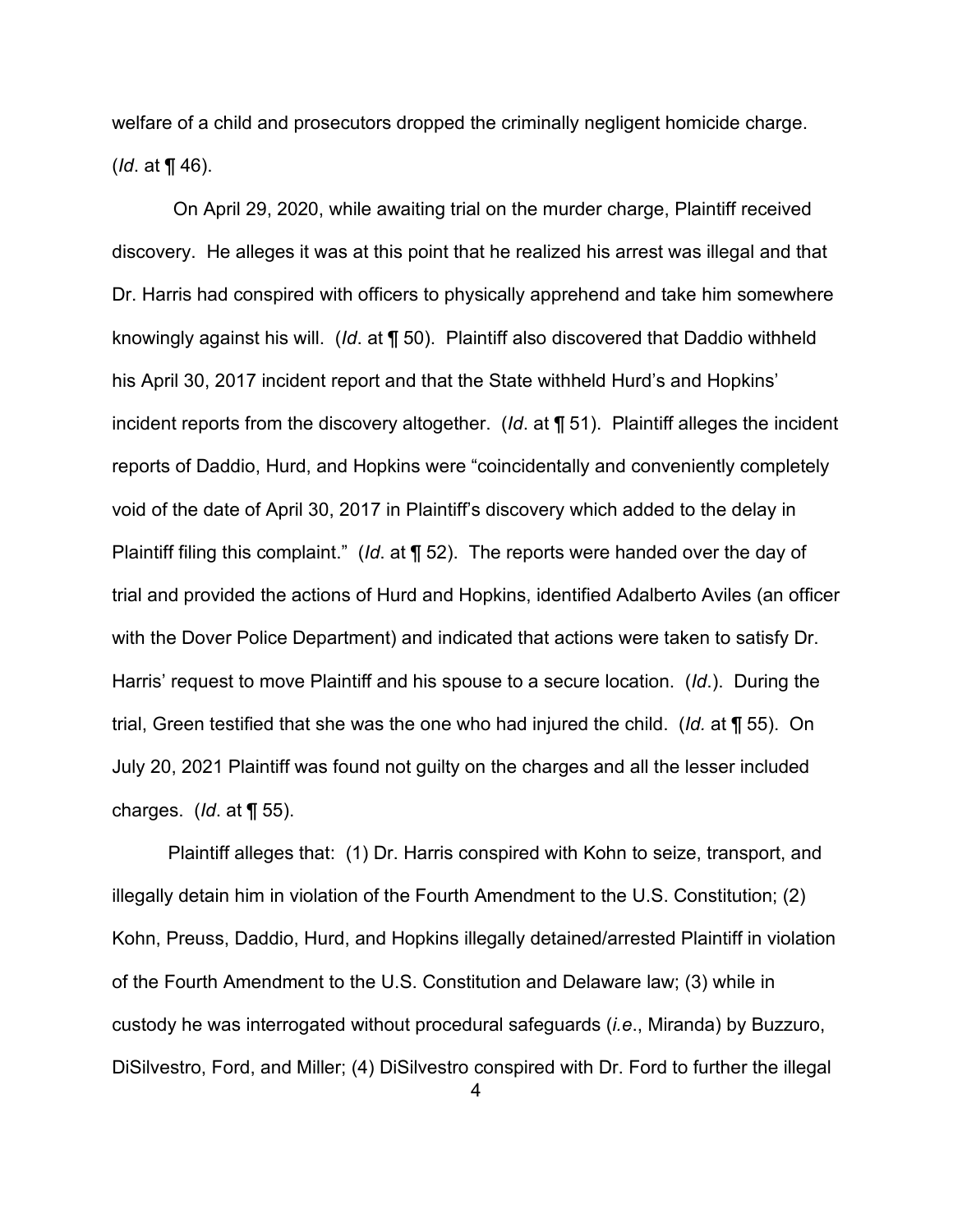detention/arrest by transporting Plaintiff to police headquarters despite knowing of Plaintiff's desire not to cooperate in violation of the Fourth Amendment to the U.S. Constitution; (5) Adkins, Ford, Buzzuro, and/or Miller handcuffed, patted down, searched, and transported Plaintiff to police headquarters despite knowing of Plaintiff's desire not to cooperate in violation of the Fourth Amendment to the U.S. Constitution; (6) Miller placed Plaintiff in a holding cell for hours leaving him barefoot and cold in violation of the Fourth, Fifth, and Eighth Amendments to the U.S. Constitution; (7) supervisor Windish failed to take actions to curb the action of the foregoing defendants in violation of the Fourth, Fifth, and Eighth Amendments to the U.S. Constitution; (8) Miller did not officially record the action of April 30, 2017 as an arrest, Daddio completely withheld his April 30, 2017 incident report, and the State withheld Hurd and Hopkins incident reports in whole, all to hide the officers' actions in in violation of the Fifth Amendment to the U.S. Constitution; and (9) Smith violated Plaintiff rights on numerous occasions when Smith accused Plaintiff of committing a crime without properly filing an accusatory instrument, waited two years to charge Plaintiff, and another two years to give Plaintiff his day in court in violation of the Fifth and Sixth Amendments to the U.S. Constitution. (D.I. 12 at 23- 27).

Plaintiff seeks injunctive and declaratory relief as well as compensatory and punitive damages. (*Id.* at 23-28).

#### **SCREENING OF COMPLAINT**

A federal court may properly dismiss an action *sua sponte* under the screening provisions of 28 U.S.C. § 1915(e)(2)(B) and § 1915A(b) if "the action is frivolous or malicious, fails to state a claim upon which relief may be granted, or seeks monetary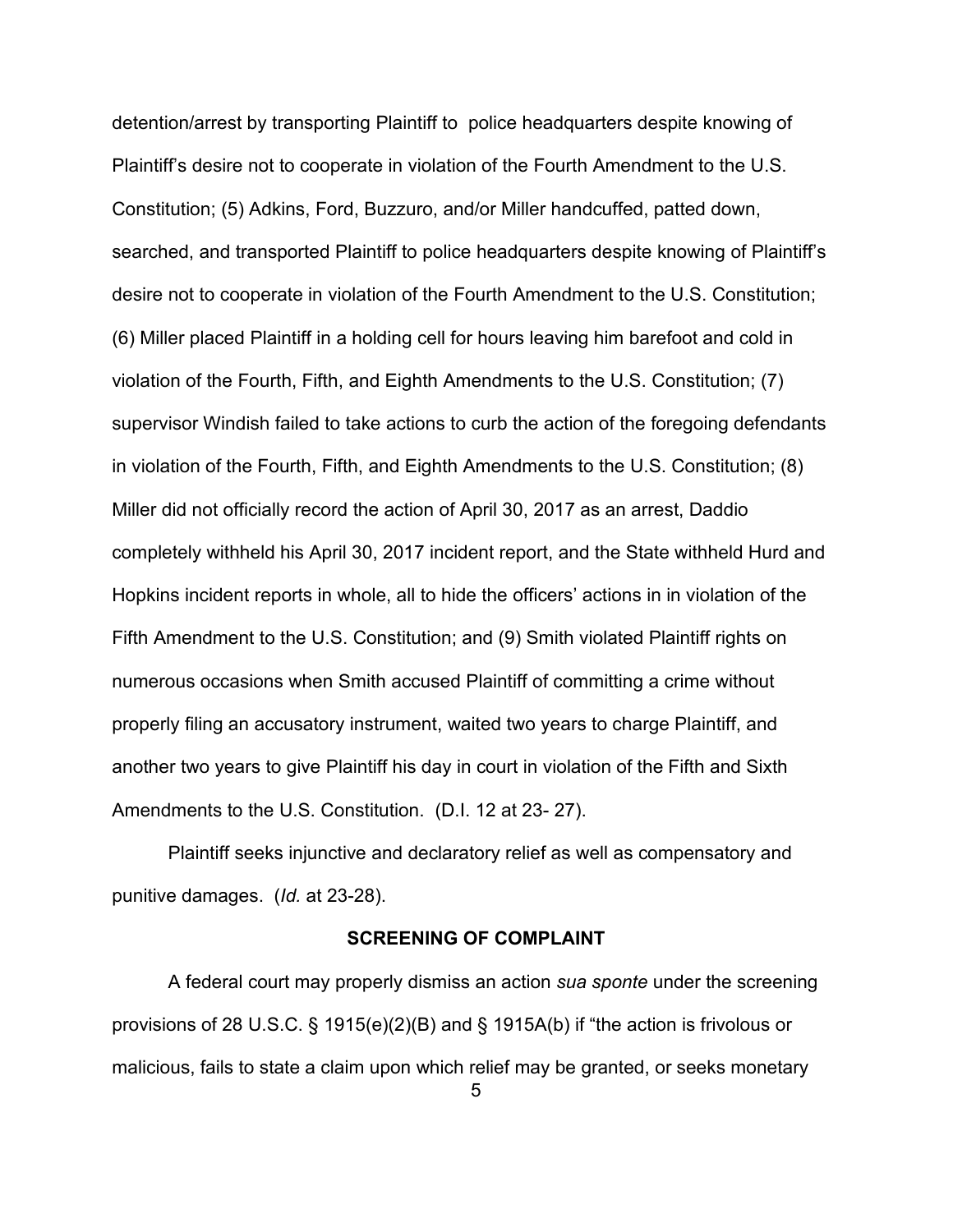relief from a defendant who is immune from such relief." *Ball v. Famiglio*, 726 F.3d 448, 452 (3d Cir. 2013). *See also* 28 U.S.C. § 1915(e)(2) (*in forma pauperis* actions); 28 U.S.C. § 1915A (actions in which prisoner seeks redress from a governmental defendant). The Court must accept all factual allegations in a complaint as true and take them in the light most favorable to a *pro se* plaintiff. *Phillips v. County of Allegheny*, 515 F.3d 224, 229 (3d Cir. 2008); *Erickson v. Pardus*, 551 U.S. 89, 93 (2007). Because Plaintiff proceeds *pro se*, his pleading is liberally construed and his Amended Complaint, "however inartfully pleaded, must be held to less stringent standards than formal pleadings drafted by lawyers." *Erickson v. Pardus*, 551 U.S. at 94.

A complaint is not automatically frivolous because it fails to state a claim. *See Dooley v. Wetzel*, 957 F.3d. 366, 374 (3d Cir. 2020). "Rather, a claim is frivolous only where it depends 'on an "indisputably meritless legal theory" or a "clearly baseless" or "fantastic or delusional" factual scenario.'" *Id*.

The legal standard for dismissing a complaint for failure to state a claim pursuant to § 1915(e)(2)(B)(ii) and § 1915A(b)(1) is identical to the legal standard used when ruling on Rule 12(b)(6) motions. *Tourscher v. McCullough*, 184 F.3d 236, 240 (3d Cir. 1999). However, before dismissing a complaint or claims for failure to state a claim upon which relief may be granted pursuant to the screening provisions of 28 U.S.C. §§1915 and 1915A, the Court must grant Plaintiff leave to amend his complaint unless amendment would be inequitable or futile. *See Grayson v. Mayview State Hosp.*, 293 F.3d 103, 114 (3d Cir. 2002).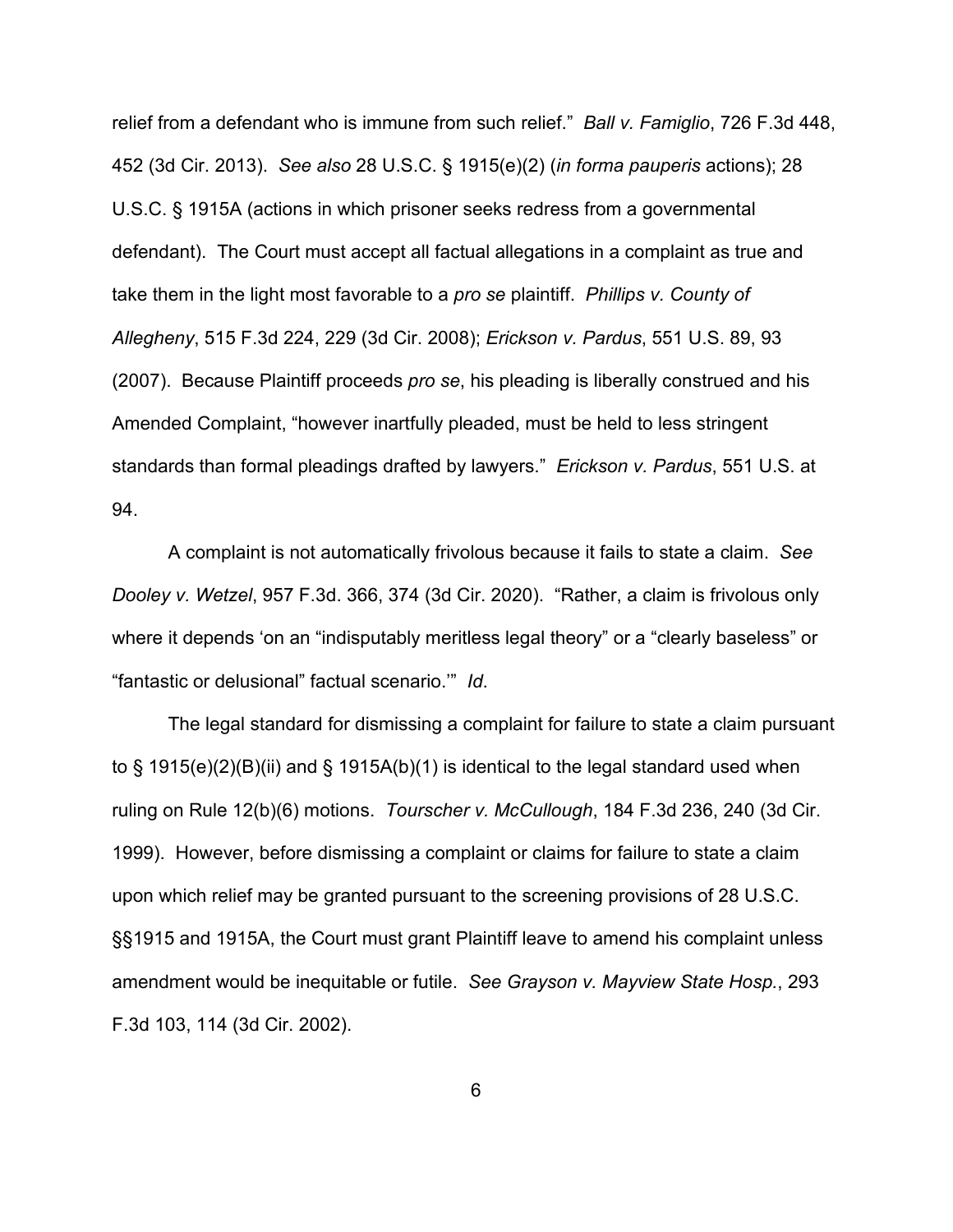A well-pleaded complaint must contain more than mere labels and conclusions. *See Ashcroft v. Iqbal*, 556 U.S. 662 (2009); *Bell Atl. Corp. v. Twombly*, 550 U.S. 544 (2007). A plaintiff must plead facts sufficient to show that a claim has substantive plausibility. *See Johnson v. City of Shelby*, 574 U.S.10 (2014). A complaint may not dismissed, however, for imperfect statements of the legal theory supporting the claim asserted. *See id*. at 11.

A court reviewing the sufficiency of a complaint must take three steps: (1) take note of the elements the plaintiff must plead to state a claim; (2) identify allegations that, because they are no more than conclusions, are not entitled to the assumption of truth; and (3) when there are well-pleaded factual allegations, assume their veracity and then determine whether they plausibly give rise to an entitlement to relief. *Connelly v. Lane Constr. Corp*., 809 F.3d 780,787 (3d Cir. 2016). Elements are sufficiently alleged when the facts in the complaint "show" that the plaintiff is entitled to relief. *Iqbal*, 556 U.S. at 679 (quoting Fed. R. Civ. P. 8(a)(2)). Deciding whether a claim is plausible will be a "context-specific task that requires the reviewing court to draw on its judicial experience and common sense." *Id.*

#### **DISCUSSION**

**Statute of Limitations**. Plaintiff complains of acts that took place on April 30, 2017, following the death of his child, through January 24, 2019. [1](#page-7-0) He filed his Complaint on February 21, 2021 as determined by the prisoner mailbox rule. *See* 

<span id="page-7-0"></span><sup>&</sup>lt;sup>1</sup> Claims filed by Plaintiff that occurred on or after February 21, 2019 are timely filed.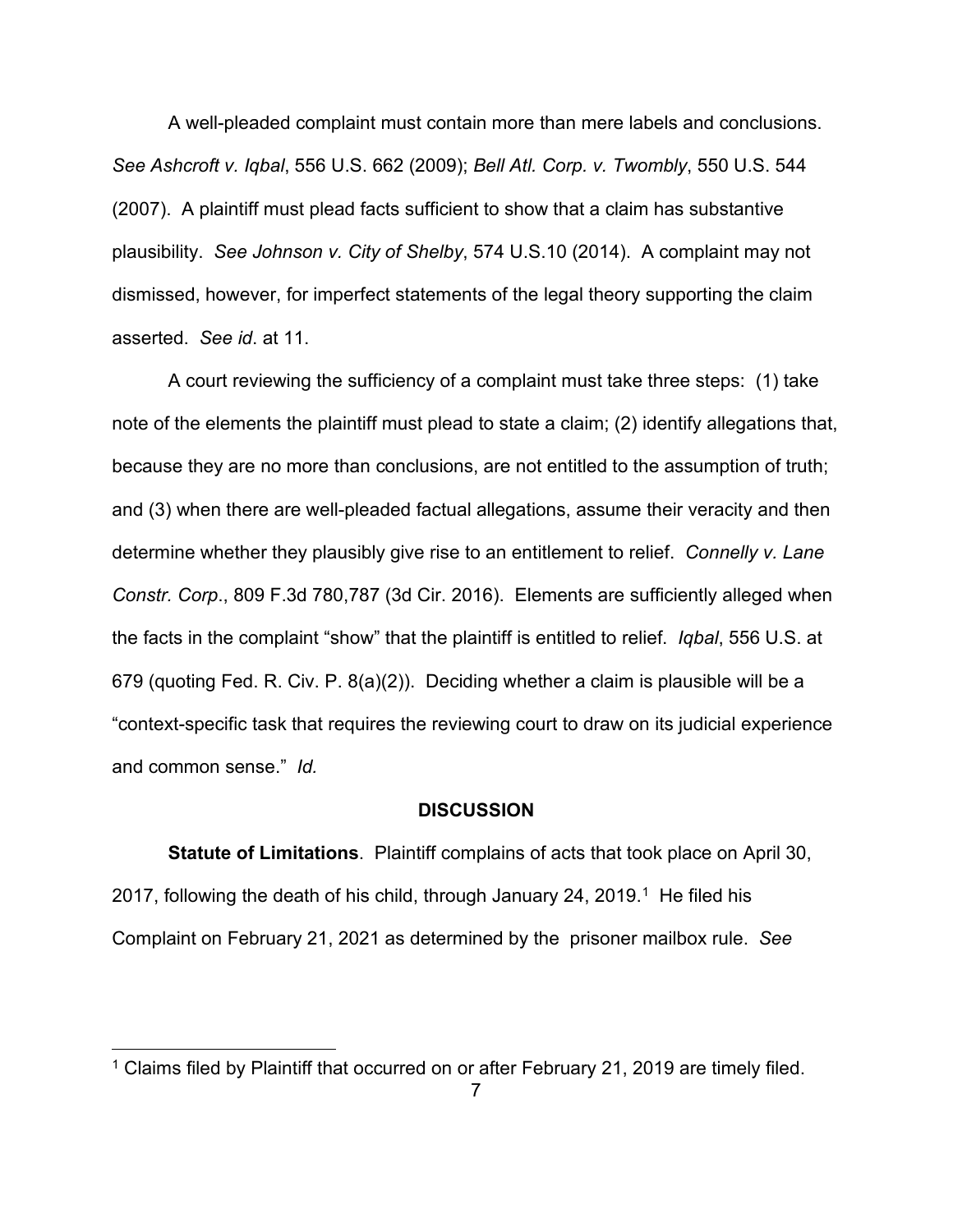*Houston v. Lack*, 487 U.S. 266 (1988); *Burns v. Morton*, 134 F.3d 109, 112 (3d Cir. 1998); *Gibbs v. Decker*, 234 F. Supp. 2d 458, 463 (D. Del. 2002).

For purposes of the statute of limitations, § 1983 claims are characterized as personal injury actions. *Wilson v. Garcia*, 471 U.S. 261, 275 (1985). In Delaware, § 1983 claims are subject to a two-year limitations period. *See* 10 Del. Code § 8119; *Johnson v. Cullen*, 925 F. Supp. 244, 248 (D. Del. 1996). Section 1983 claims accrue "when the plaintiff knew or should have known of the injury upon which its action is based." *Sameric Corp. v. City of Philadelphia*, 142 F.3d 582, 599 (3d Cir. 1998).

The statute of limitations is an affirmative defense that generally must be raised by the defendant, and it is waived if not properly raised. *See Benak ex rel. Alliance Premier Growth Fund v. Alliance Capital Mgmt. L.P.,* 435 F.3d 396, 400 n.14 (3d Cir. 2006); *Fassett v. Delta Kappa Epsilon,* 807 F.2d 1150, 1167 (3d Cir. 1986). "Although the statute of limitations is an affirmative defense, *sua sponte* dismissal is appropriate when 'the defense is obvious from the face of the complaint and no further factual record is required to be developed.'" *Davis v. Gauby*, 408 F. App'x 524, 526 (3d Cir. 2010) (quoting *Fogle v. Pierson*, 435 F.3d 1252, 1258 (10th Cir. 2006)). Hence, a court may dismiss a time-barred complaint *sua sponte* under 28 U.S.C. § 1915(e)(2)(B)(ii).

Plaintiff complains of acts on April 30, 2017 through January 24, 2019. Knowing that the Complaint was not timely filed, Plaintiff alleges that it was not until he received discovery from his criminal case on April 29, 2020, that he realized his arrest was illegal, that Dr. Harris conspired with officers to physically apprehend and take Plaintiff somewhere against his will (on April 30, 2017), that Daddio withheld his incident report for the entire day of April 30, 2017, that the State of Delaware (a non-defendant)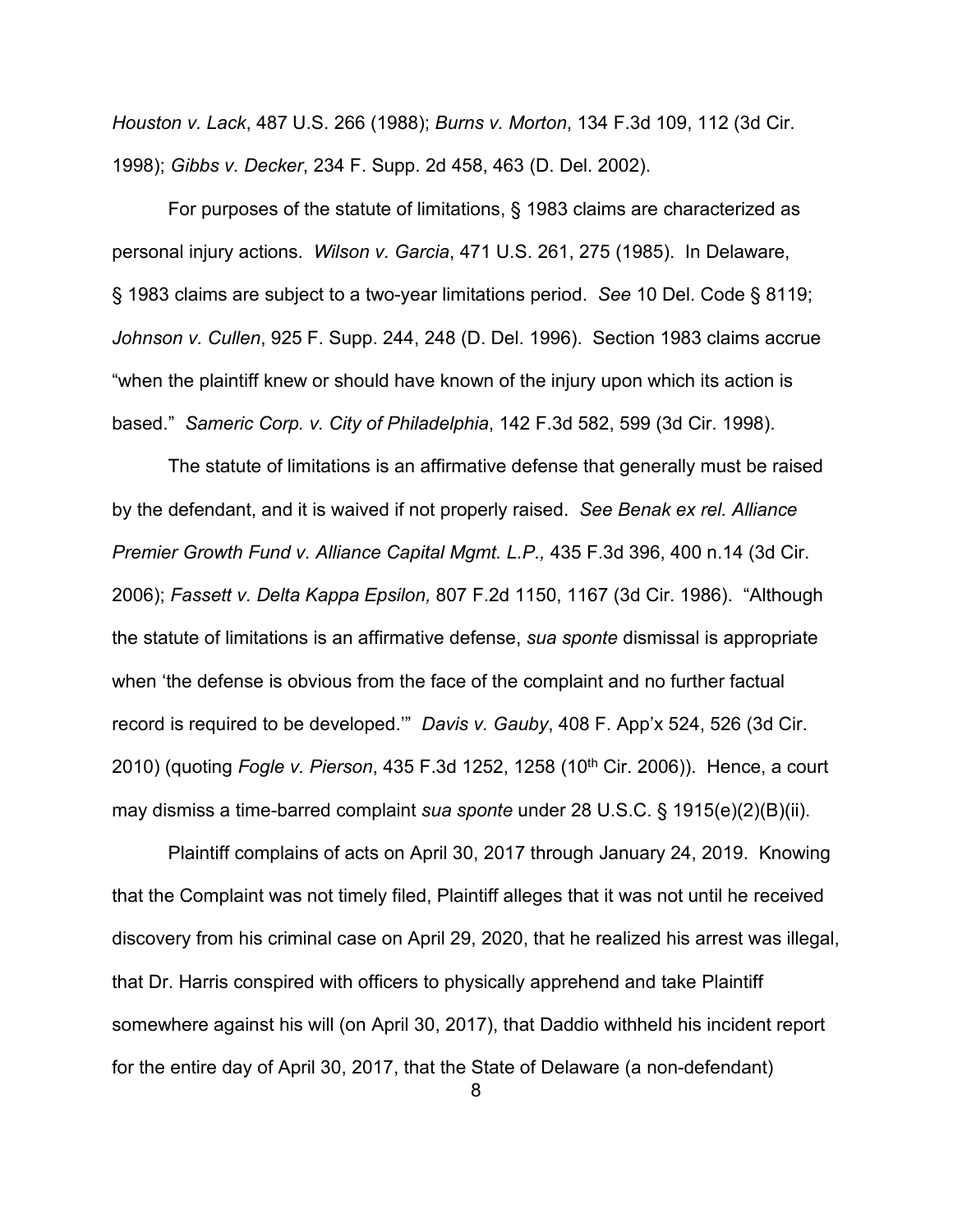withheld Hurd's and Hopkins' incident reports from discovery until the start of Plaintiff's criminal trial and their reports were "void" of the April 30, 2017 date. Plaintiff alleges this added to the delay in Plaintiff filing this complaint. (D.I. 12 at 21). Under Delaware's "time of discovery rule," the statute of limitations is tolled when the plaintiff has suffered an inherently unknowable injury of which the plaintiff is blamelessly ignorant. *See Dickens v. Coupe*, 2018 WL 366730 (Del. Super. Ct. Jan. 10, 2018).

Although Plaintiff alleges that it was not until he received discovery in his criminal case that harm occurred, it is evident from the allegations that he should have known of the alleged harm given that he was a participant in almost every event of which he complains. In other words, he was not "blamelessly ignorant" of the events except those claims regarding the incident reports that either did not contain the April 30, 2017 date or were withheld until the start of the criminal trial. These claims, however, do not rise to the level of constitutional violations and/or were allegedly performed by a nondefendant.

In addition, the Amended Complaint's allegations provide no basis for the Court to toll the two-year limitation period. Under federal law, equitable tolling is appropriate in three general scenarios: (1) where a defendant actively misleads a plaintiff with respect to his cause of action; (2) where the plaintiff has been prevented from asserting his claim as a result of other extraordinary circumstances; or (3) where the plaintiff asserts his claims in a timely manner but has done so in the wrong forum. *Lake v. Arnold*, 232 F.3d 360, 370 n.9 (3d Cir. 2000). None of these exist.

Plaintiff's claims for actions from April 30, 2017 through January 24, 2019, are barred by the applicable two year limitation period inasmuch as the Complaint was not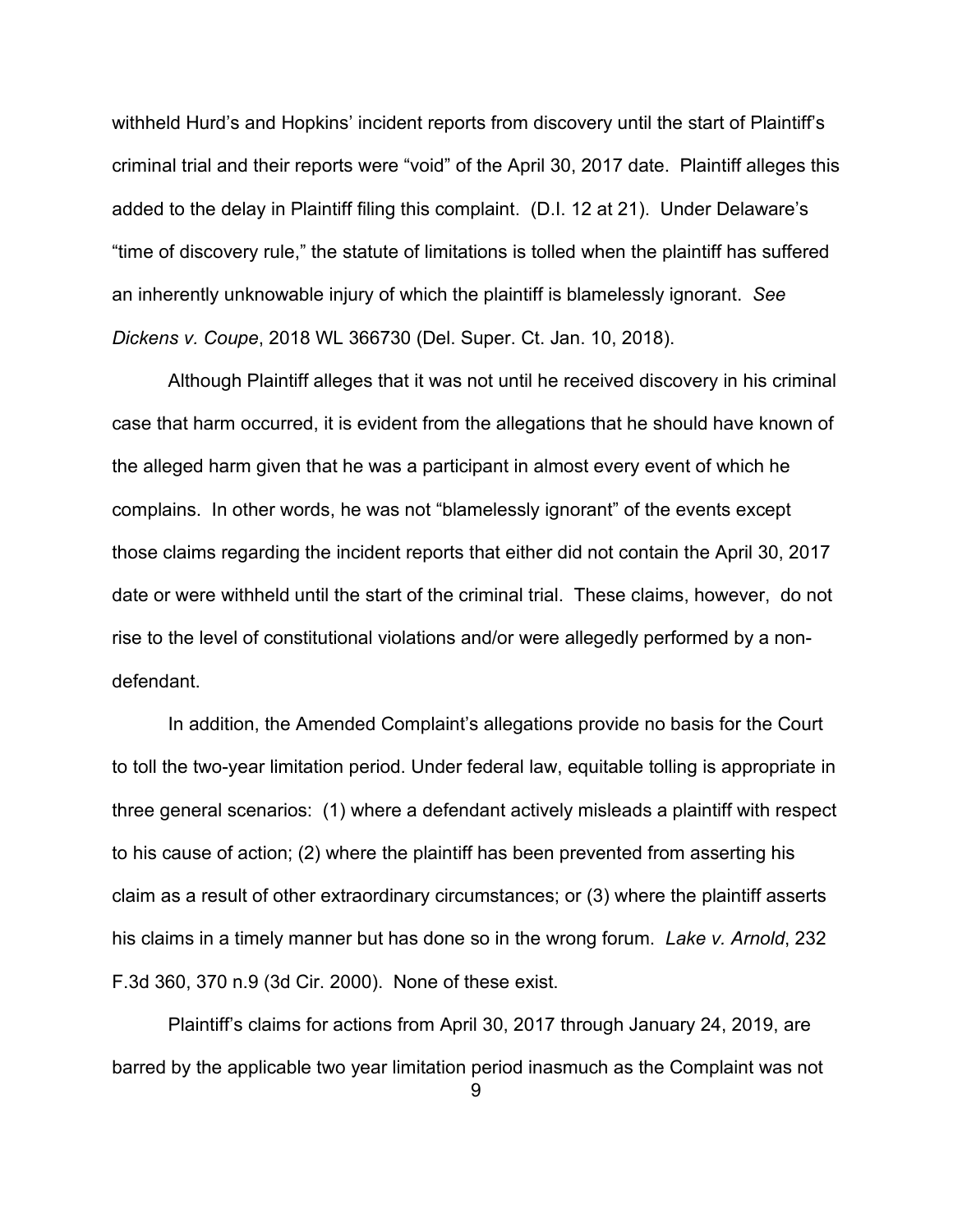filed until February 21, 2021, past the two-year limitation for these claims. It is evident from the face of the Complaint that these are barred by the two year limitations period. Therefore, the claims from April 30, 2017 through January 24, 2019 will be dismissed. Amendment is futile as to these claims.

**Conspiracy**. Plaintiff alleges that on April 30, 2017, Dr. Harris conspired with Kohn and DiSilvestro to seize, detain, arrest, and transport Plaintiff in violation of the Fourth Amendment to the U.S. Constitution. Even were the claims not time-barred, they are not cognizable.

To state a conspiracy claim under § 1983, Plaintiff must show that "persons acting under color of state law conspired to deprive him of a federally protected right." *Gannaway v. Berks Cty. Prison*, 439 F. App'x 86, 93 (3d Cir. 2011). "[T]he linchpin for conspiracy is agreement." *Id*. (quoting *Bailey v. Board of Cty. Cmm'rs*, 956 F.2d 1112, 1122 (11th Cir. 1992). There are no facts showing that Defendants had an agreement, implicit or otherwise, to deprive Plaintiff of his federal rights. The claim is frivolous and will be dismissed.

**Respondeat Superior**. Plaintiff alleges that Windish, as a supervisor, failed to take actions to curb the action of the foregoing defendants in violation of the Fourth, Fifth, and Eighth Amendments to the U.S. Constitution. Even were the claims not timebarred, they are not cognizable. As is well known, there is no respondeat superior liability under § 1983. *See Parkell v. Danberg*, 833 F.3d 313, 330 (3d Cir. 2016).

A defendant in a civil rights action is not responsible for a constitutional violation in which he did not participate or which he did not approve. *Baraka v. McGreevey*, 481 F.3d 187, 210 (3d Cir. 2007); *see also Polk County v. Dodson*, 454 U.S. 312, 325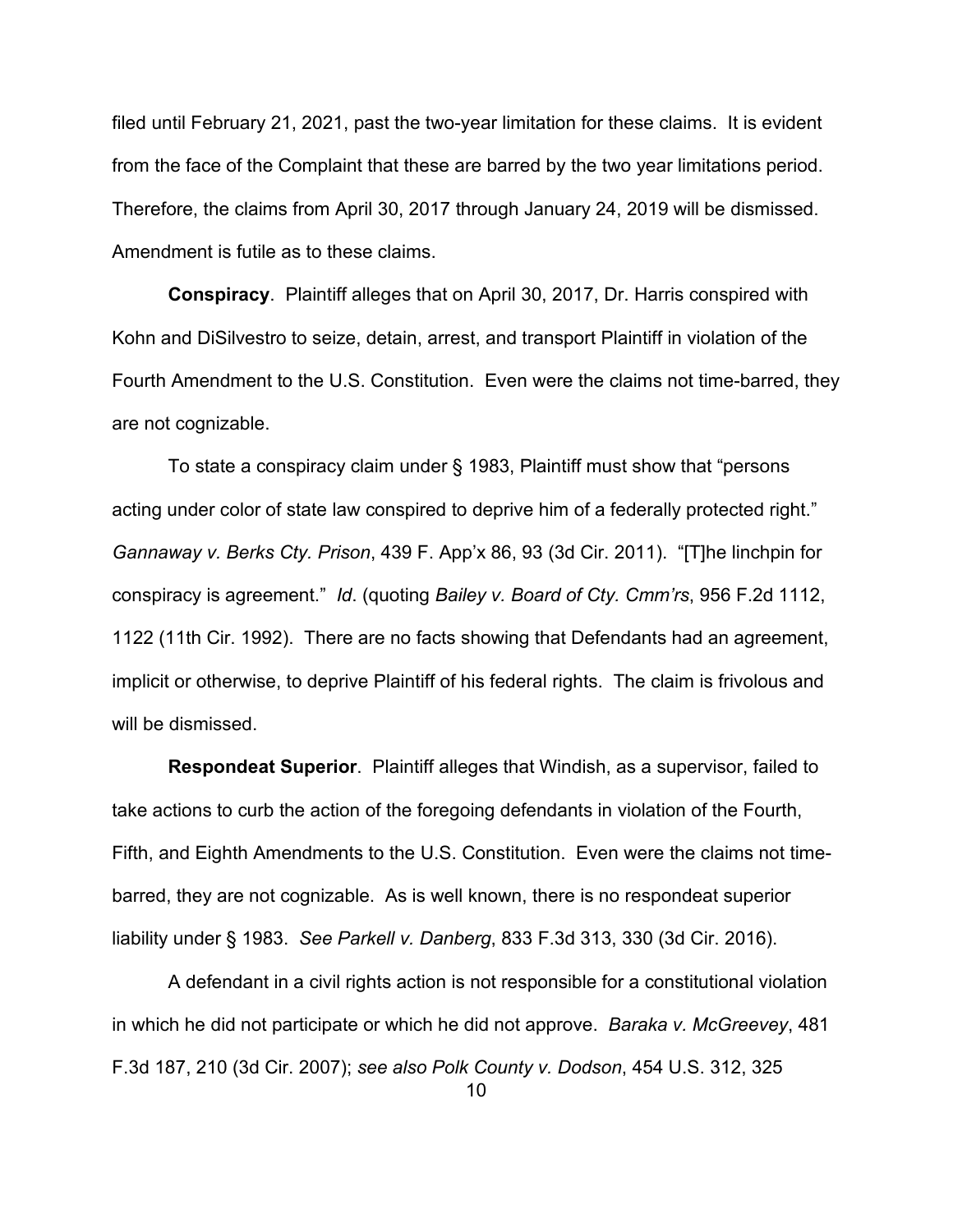(1981). Such involvement may be "shown through allegations of personal direction or of actual knowledge and acquiescence." *Evancho v. Fisher*, 423 F.3d 347, 353 (3d Cir. 2005). The claims against Windish fail as a matter of law and will be dismissed.

**Prosecutorial Immunity**. Plaintiff alleges that Smith violated his rights on several occasions when Smith accused Plaintiff of committing a crime without properly filing an accusatory instrument, waiting two years to charge Plaintiff, and another two years to give Plaintiff his day in court in violation of the Fifth and Sixth Amendments to the U.S. Constitution. (D.I. 12 at 23- 27). All the claims against Smith occurred during criminal proceedings against Plaintiff, i.e., the revocation of bond charge, the violation of probation/parole charge, or the criminal charge brought against Plaintiff in relation to the death of his child.

Prosecutors should not be encumbered by the threat of civil liability while performing judicial or quasi-judicial functions. *See Odd v. Malone*, 538 F.3d 202, 208 (3d Cir. 2008). Prosecutors acting within the scope of their duties in initiating and pursuing a criminal prosecution are immune to suit under § 1983. *Imbler v. Pachtman*, 424 U.S. 409, 410 (1976). The acts of which Plaintiff complains fit squarely within the realm of official prosecutorial duties. *See id*. at 430 (activities intimately associated with the judicial phase of the criminal process, casting the prosecutor as an advocate rather than an administrative or investigative officer, trigger absolute immunity). Smith, therefore, enjoys immunity from §1983 liability for those acts and the claims against him will be dismissed.

**Released Inmate**. After Plaintiff advised the Court that he had been released from JTVCC, the Court entered an order on October 19, 2021 for Plaintiff to either file a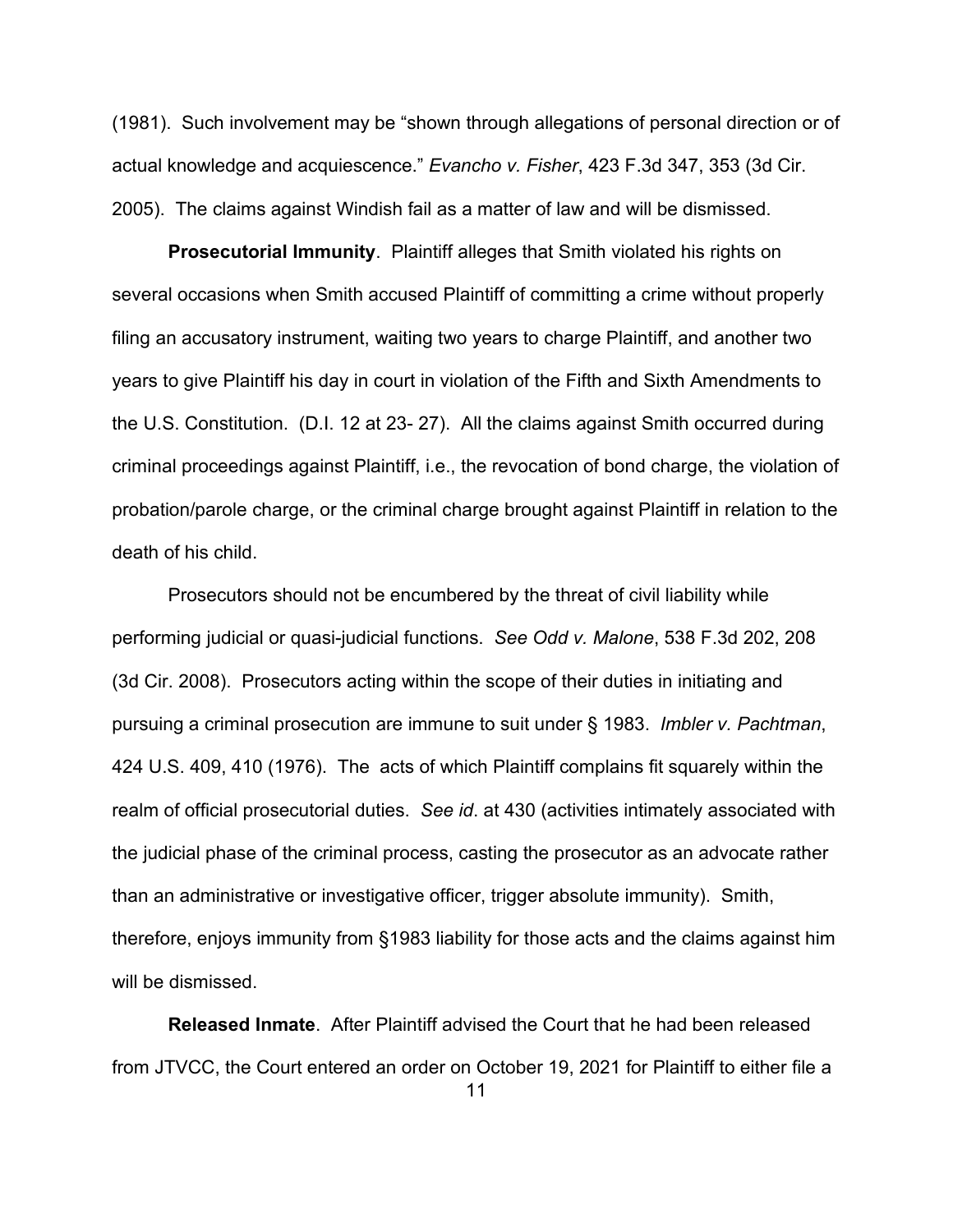long form application to proceed without prepayment of fees and affidavit so that the court could determine whether he was still eligible to proceed without prepayment of the \$350.00 filing fee or to pay the balance of the filing fee owed (*i.e*., \$179.60). (D.I. 8). Plaintiff sought and received an extension of time until on or before December 20, 2021 to comply with the order. (D.I. 9, 10).

Plaintiff remitted payment to the Clerk of Court. However, on February 2, 2022, two money orders were returned to Plaintiff by the Clerk's Office without action. The money orders are in the amount of \$179.00 and \$1.00. (*See* D.I. 15). The Clerk's Office was unable to process both checks because they were both endorsed by Plaintiff and because Plaintiff remitted an overage (*i.e*., \$180.00). The correct amount owed is \$179.60. Plaintiff was told to remit a new check or money order in the amount pf \$179.60 so that the payment could be properly processed. To date plaintiff has not complied with the October 19, 2021 order. He will be given additional time to do so.

#### **CONCLUSION**

For the above reasons, the Court will dismiss the Amended Complaint pursuant to 28 U.S.C. § 1915(e)(2)(B)(i) and § 1915A(b)(1). While the Court finds amendment futile as to the constitutional or other violations that occurred before February 21, 2019, it is possible that Plaintiff could allege some constitutional or other violations occurring after that date. Thus, leave to file an amended complaint is granted so long as the violations are alleged to occur after February 21, 2019. Also, Plaintiff will be given additional time to comply with the Court's October 19, 2021

An appropriate Order will be entered.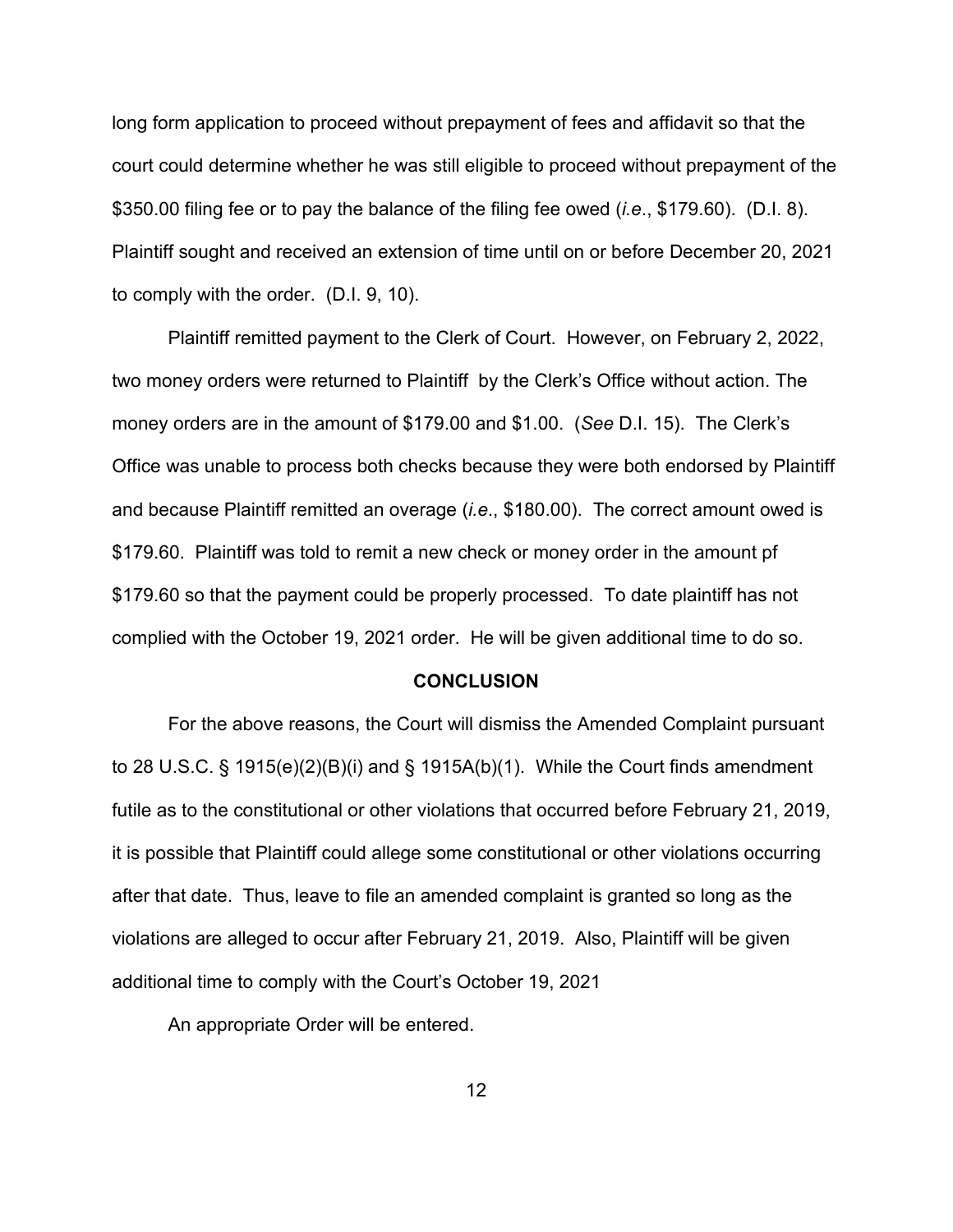## IN THE UNITED STATES DISTRICT COURT

### FOR THE DISTRICT OF DELAWARE

| ANTONIO HUGHES,                     |                               |
|-------------------------------------|-------------------------------|
| Plaintiff,                          |                               |
| v.                                  | : Civil Action No. 21-251-RGA |
| SGT. MENTINO DISILVESTRO, et al., : |                               |
| Defendants.                         |                               |

### **ORDER**

At Wilmington this  $7<sup>th</sup>$  day of April, 2022, for the reasons set forth in the memorandum opinion issued this date;

IT IS ORDERED that:

1. The Amended Complaint is **DISMISSED** pursuant to 28 U.S.C. §

1915(e)(2)(B)(i) and § 1915A(b)(1). Amendment is futile for claims occurring before February 21, 2019. Leave to amend for claims occurring after February 21, 2019 is allowed so long as any amended complaint is filed no later than **May 5, 2022**.

2. If there is no amended complaint filed by **May 5, 2022**, the Clerk of Court is directed to **CLOSE** the case.

IT IS FURTHER ORDERED that:

On or before May 5, 2022, Plaintiff shall either file a long form application to proceed without prepayment of fees and affidavit so that the Court may determine whether he is still eligible to proceed without prepayment of the \$350.00 filing fee or he